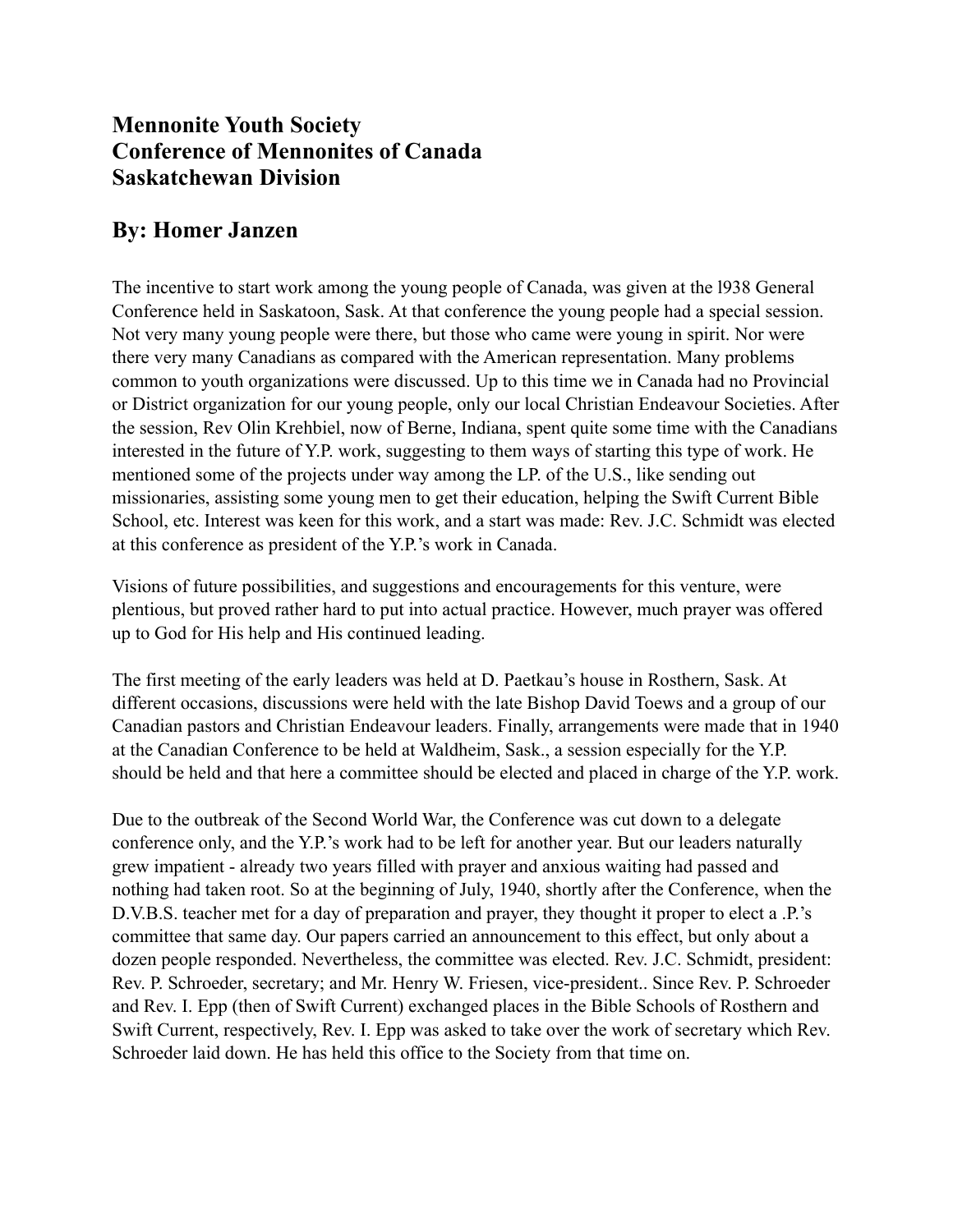The underlying principle, or idea, with which the committee has operated, is to give our youth a Conference—consciousness, and to realize that no one need look for "far pastures that appear greener," but that we have everything that any other denomination offers, and more. Our organization is a branch of the Canadian Conference and works in the closest harmony with it. We would like to keep our young people with us to occupy places of service within the boundaries of conference activities. Just like the churches of a province' form a provincial conference, which said conferences join to form a Canadian conference, so we have local Christian Endeavour Societies and Y.P. groups forming provincial youth organizations, which in turn make up the Canadian Conference Youth Organization. Carried a step farther, we can say that the latter organization is the Canadian District organization of the Y.P.U.

The committee that had been elected, now started work. Prayer for wisdom was again offered up to God. Slowly our projects took form. In 1941, June, our first Y.P.'s retreat was held. The opinion was expressed that it had been a very blessed occasion for all that attended. The Canadian Conference wa held in July at Laird, Sask. The whole retreat was discussed. Many encouraging comments were given, but some criticism was also expressed. Especially was there much said against the fact that the Retreat had been conducted in the English language. Even at the next year's Canadian Conference in Manitoba, the committee was severely attacked because of this. Some asked Rev. J.G. Rempel, our Secretary of the Canadian Conference at that time, in what language Henry Friesen spoke, knowing he came from Russia and that his English was not perfect. Rev. Rempel wittingly replied, "In Hebrew." Then for some years, both the German and English were used at the Rosthern Retreats, but only English was found practicable at the Swift Current Retreats later on. Another practice that was objected to at the beginning was the campfire service conducted the first evening of the Retreat. When all were gathered around the fire, each one was asked to give his testimony as he placed a piece of firewood on the growing fire. Of late, this practice has been dropped. Such were among the things that caused some objections and hindrances to our youth work yet, the work was not stopped and has proved a great blessing to all who are connected with it in one way or another.

I believe the retreats were one of the projects that helped to a very great extent indeed, to acquaint our Saskatchewan young people with the possibility of, and the future for, such an organization as the Saskatchewan Youth Society. They have given our young people an incentive and a vision which has continually helped the organization to grow in its effectiveness.

At the 1941 Laird Conference, (conducted at Laird, Sask.) our Youth Society adopted a Constitution based upon the Constitution of the Y.P.U. of the General Conference. It has been felt that this constitution is not suitable in all its articles, and so it i s planned to change it accordingly at the General Conference meeting to be held in B.C. July, 1949. The name originally given this society was, "Youth Organization of the General Conference of Mennonites of Canada. Saskatchewqn Division." This has been changed to "Mennonite Youth Society of the Conference of Mennonites of Canada, Saskatchewan Division."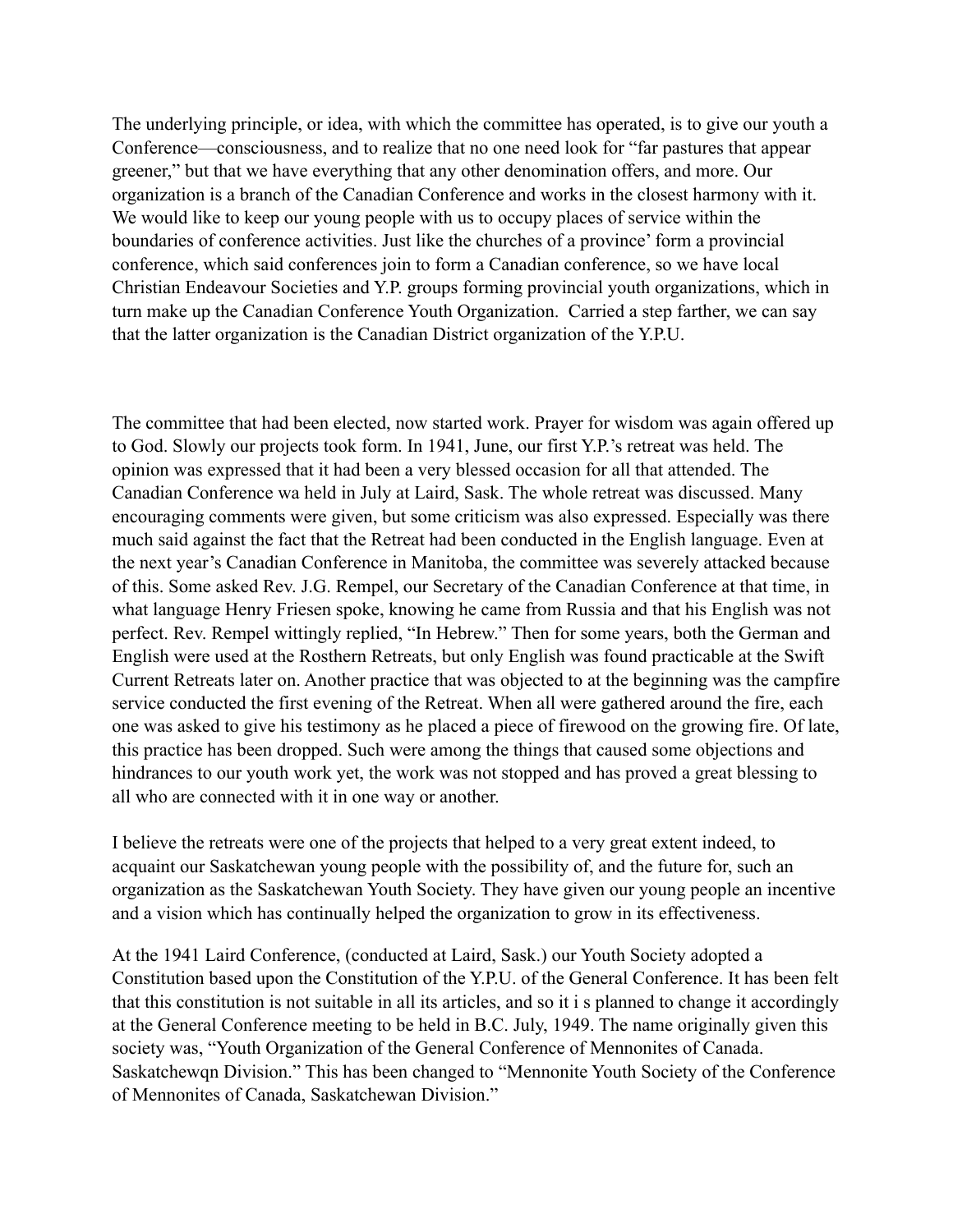The committee grew to consist of five members in short time after the organization of the Society. It contained the following officers: the president, the vice—president, the secretary, the member from the General Conference of Canada, and one member from Southern Saskatchewan. There was also a Southern Branch Committee, of five members, who took charge of the work in the southern part of the province.

In 1946, the committee was still further enlarged in order to get a better representation from the local Christian Endeavoir Societies. There are now nine members on it.

As a society of young people, most of our interests centre in the Rosthern Youth Farm since most of our activities and projects are here or seem to be given the incentive from here out. Here it is that our first and largest projects were started.

In 1941 and again in 1942, our first Retreats were held at the Rosthern Dominion Experimental Farm. *Much* was talked about how wonderful it would be to own such a farm for our Retreat grounds and to further benevolent enterprises. Before the close of the Retreat in 1942, the D.V.B.S. workers had made this an object of sincere prayer. Much prayer was offered and correspondence with the Government was started. (The author has read copies of this correspondence and it may be said that in all the correspondence that took place, the questionings and propositions of our organization received the most courteous attention possible from our Government at Ottawa, even to the extent of accepting our comparatively small offers against higher offers from individuals). The contract for the farm is said to have been signed in February, 1944. Some, however, are under the opinion that it was signed in December, 1943. From the correspondence about this purchase, it could almost be intimated that the latter view would be the more correct one, though documents would undoubtedly reveal the real date of this transaction. The last payment of \$5,000.00, was made in the fall of 1946. This completed the payment of the \$20,000.00 purchase price.

The farm consists of 600 acres of land, of which 425 acres is under cultivation with the balance in grass and pasture. For this coming year, 320 more acres of land have been rented. There are 77 cattle and some young stock on the farm. Milk production is about 240 quarts daily, 6 brood sows and 1 boar are kept this year. Also 39 ewes, l ram, 6 horses, and 250 chicken5 are kept. The inventory lists property valued at roughly \$16,000.00 annually, of which \$3,000.00 has gone to pay for mission work. The farm has definitely paid and is a project which has helped to unite the Saskatchewan youth for a common purpose. A number of projects are conducted in connection with the Youth Farm. One of them is the Invalid Home. It has been a project which the older folks have actively supported. Because of it, many have contributed to the 1outh Farm who would not have contributed if the project had been for the welfare of the young people only. The home was started in 1944. At the beginning of July, 1944, in connection with a young people's retreat, the Home was dedicated to the service of God. 1n a few weeks the fifteen available beds were filled. As the work has expanded, more patients have come. At present there are forty-four patients in the Home who are between the ages of twelve and ninty—four years of age. The staff now consists of eighteen persons. The patients pay a monthly charge of *35.OO.* In *1945,* work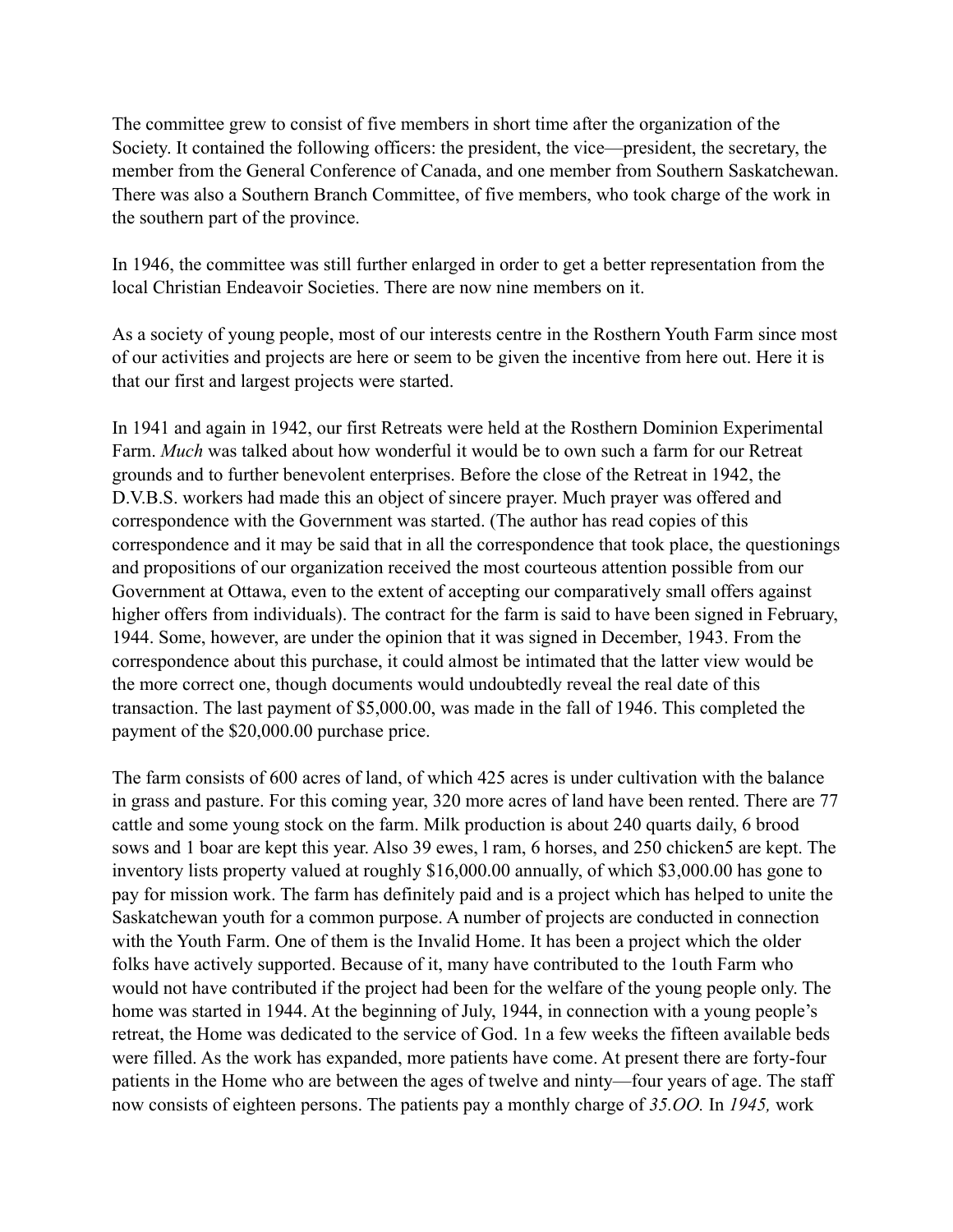was begun on the Annex to the Home, and this part has now been used for several years. The present need of the Home is a glass veranda for those patients who cannot go outside. The Home is now a joint project with the Youth Society and the older people, namely the Conference. It binds old and young together. It is also an excellent place of service for young people, and also now for some of our immigrant brethren and sisters, since there are patients who speak only the Russian. During the summer, some voluntary service from neighboring churches is given. There have also been some helpers from the U.S.A. and other provinces. Last summer there was a group of eight girls from the U.S. who assisted in the work in the Invalid Home, and also two boys from Alberta who helped on the farm.

A second project on the farm is the Children's Home. The start for this work was made in 1947. It is now a two-storey frame building and will house about twelve children, besides the homeparents and also the matron. At present there are fifteen in the home. Miss Mary Koop succeeded Miss Sarah Lehn as Matron in the fall of l94. The home has its problems just as any other home has, but every endeavor is set forth to live up to the name of "The Sunshine Family." The children are taught the rudiments of Christian living, and it is the aim of the workers to lead them to a personal acceptance of the Saviour. The home is financed largely by the constant and generous donations of various churches and individuals.

One of the main projects, however, that has concerned the young people of Saskatchewan directly, has been the annual Retreats held at the Farm. As has already been previously stated, our first Retreat was held in 1941. From that time on, even though there has been some opposition to our practices, the Retreats have been an annual highlight to many a young person. It was here that many dedicated themselves to the service of Christ. Under such capable leadership as Missionary Marvin Dirks, Evangelist J. Esau, Rev. Paul Shelly, Rev. Wedel, etc., (to mention only a few of the outside speakers, besides our own local men like Rev. Schmidt, Rev. I. Epp, Mr. H. Friesen, etc.) many a life of sinfulness had a "monkey-wrench" thrown into it and changed. Usually these Retreats closed with a song festival or a program on the closing Sunday. However, the evangelistic messages of the days stressed personal commitment to Christ, and many went away serving a new Master.

From these Retreats, the D.V.B.S. teachers were sent out. This work was started in 1937 with one school and one teacher. It has been seen that this work is important, and so the work has grown. Last year we had 4 teachers going out from Rosthern to teach in 39 different schools, and 23 teachers going out from Swift Current to teach in 12 other schools. This work was given over to the Youth Society by the Conference in 1942. The work has been fruitful. Many children have accepted Christ. This is truly a place of service for our Christian young people. Travelling expenses and some money for literature and gifts for the children, is paid to each teacher. The schools last a week with all—day instruction, or two weeks with half—day instruction, as the local group desires. There is quite a lot of demand for D.V.B.S. teachers, and there are many young people who would find opportunity for such service as this if only they sought it. Out- of —the—way and neglected places among our people, especially those in the northern part of the province, should be a challenge to our Christian young people.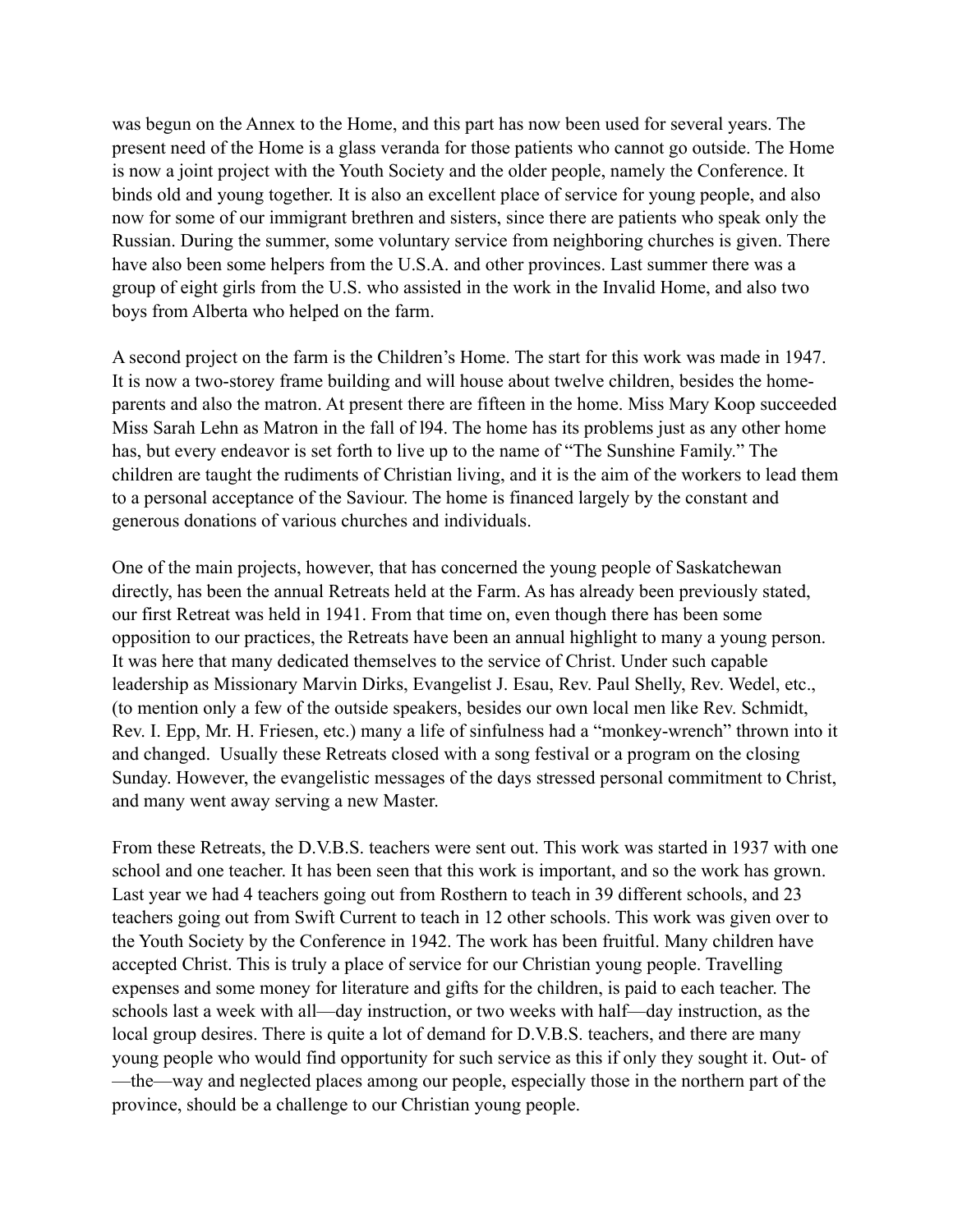Our Youth Society has taken it upon itself to regularly support workers in a few of the neglected areas of Saskatchewan. Partial support is given to Rev. I. Epp of Grace Mennonite Mission in Prince Albert. Rev. Epp works as mission worker here, is the editor-in-chief of the Y.P. Messenger, and is in charge of the Sunday-morning broadcast, "Wings of the Morning." Support is also given to Miss Erna Dyck, who works in the Mayfair and Pleasant Hill suburbs of Saskatoon, among the Old Colony Mennonites and others there. This work has been carried on very successfully in the various homes for some years now. However, a church building has been very badly needed. Quite recently a building, 44 by 28 ft., equipped with benches, organ, pulpit, and all other necessary equipment, was given the Youth Society for this mission. It will be moved to Saskatoon this summer (1949). A second church building has been donated for this mission also, to the church in Saskatoon of which Rev. J.J. Thiessen is the pastor. This is definitely an answer to prayer and God's working in our midst. Mission work of this nature should receive our most earnest prayers and attention, since this people are spiritually very under-privileged and greatly need the Gospel.

In 1946, during the summer, Ernest Harder of Paraguay and Professor Walter Houmann of Bethel College, were touring our various churches. The purpose of there youth rallies was to bind out youth of Canada and the United States closer together, to interest people in the Foreign Student Fund which helped Ernest through school, and also to interest our youth for good church music. These youth rallies were a success. They have not been continued, however. It still remains an avenue through which we may appeal and reach our youth.

Some of our latest mission work in the northern part of the province, has been to our Indian friends just north of Rosthern. It was felt that these people have been neglected far too long and that as Christians we have an obligation towards them. The burden for these people was especially felt by Mr. and Mrs. Bill

Zacharias. They approached the Youth Society, who in turn sought and gave support to this venture. In l948, house visitation work began in the Indian Reserve north of Rosthern. Much prayer and preparation had gone before, and there were open ears for the Gospel. The work at first progressed almost unhindered. Then one day, the chief, who had been influenced by the Catholics who have a strong mission here also, ordered our workers to leave his people alone and not try to change their religion. This was a hard blow, and the work was interrupted for a few weeks, but after a while, the house visitation was continued. This mission shows a prospect of future success. May God continue to lead even here, not only to this reserve, but also to the other sixty- seven reserves in Saskatchewan which hold an Indian population of some twenty-thousand souls. They are ready for the Gospel; who will go and bring it to them?

Our Youth Society has also not been backward in its publication work. The Saskatchewan youth paper, Saskatchewan Mennonite Youth had its origin in 1945*,* appearing for the first time at the Conference in Eigenheim. It was greeted with great enthusiasm by those who saw it. Even the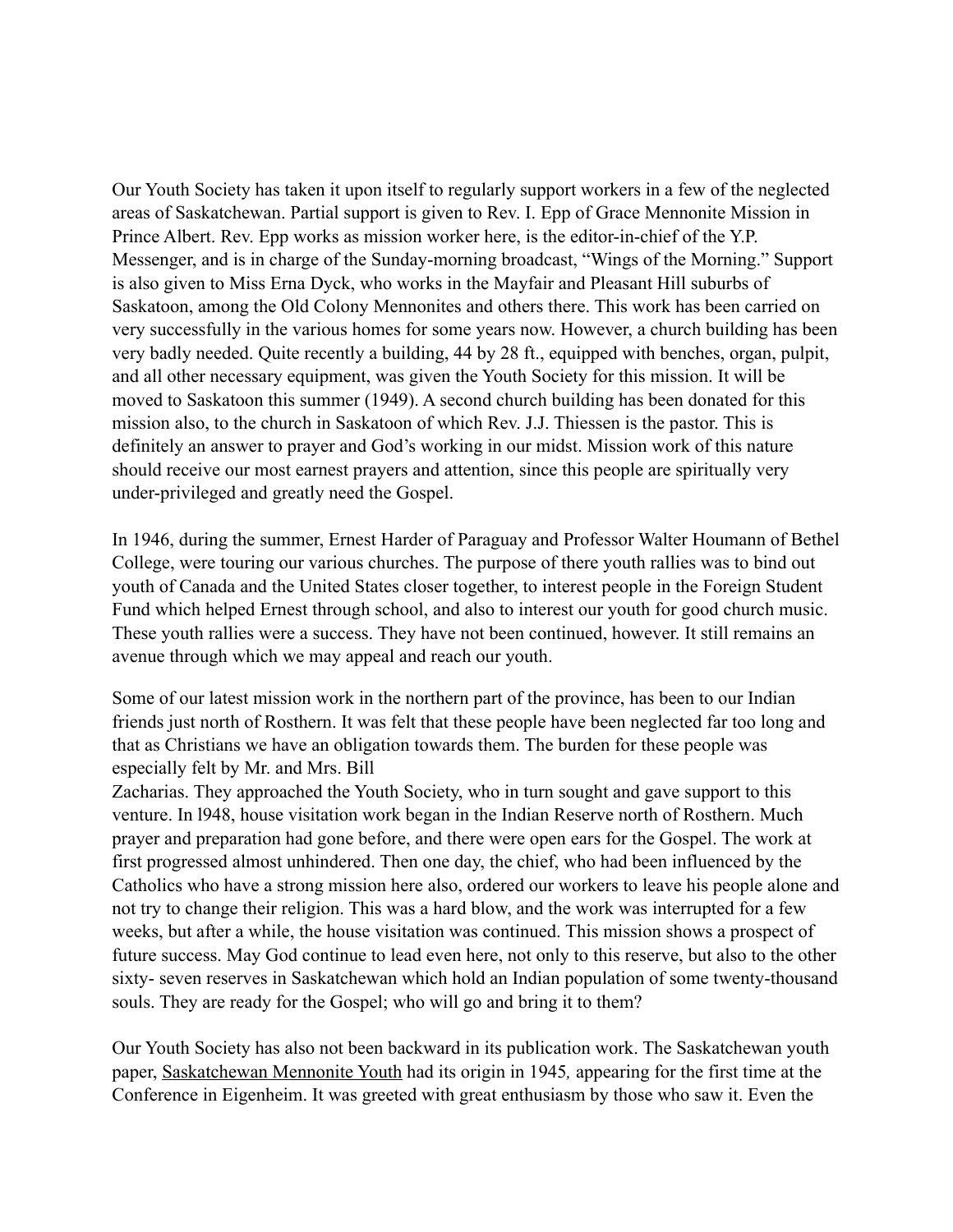delegates from other provinces were quick to realize the great possibilities of such a paper for their youth, naturally on a provincial basis. At first it was published quarterly, but since June, 1947, it has appeared monthly. The subscription fee was kept low (at 50 cents per year) to enable many to become readers. It has never been self-supporting, but has been considered by the youth organization as an important binding link, and deficits have been covered from the mission treasury. Our records do not show the number of subscribers in any period of its publication, but it can safely be estimated that there was a high of some two-hundred subscribers. Very appreciative comments have been received from readers at different times, and it is felt that the publication has filled a very definite need among our young people. It has helped to unite our youth by keeping them informed on various activities of the local groups and also of the organization as a whole. However, since the publishing of the Y.P. Messenger, the Canadian Conference youth journal, the interest for and in the provincial paper has been slowly but definitely dropping. The subscribers' list has dwindled down to a mere one hundred. And at the latest business meeting, April 2, it was decided to discontinue Saskatchewan Mennonite Youth in favour of the Conference publication. This discontinuance is no reflection upon the value of the paper, but is the evidence that the paper has outlived its usefulness and has done a pioneering job in youth publications. It has been the means of starting a similar paper in Ontario, and another one in Alberta, and also the Conference paper, for whose sake our Saskatchewan paper is now retreating. The last issue was of March, 1949.

0ur radio ministry is among our latest projects. It had been on the hearts of several of our young people and youth leaders for about two years. For some reason or other no one seemed to take the thing in hand. At the Ministers' Conference in October, 1947, Rev. I. Epp was asked to investigate the possibilities of this project. This he gladly did and reported back to the ministers at the Ministers' Course given in the Rosthern Bible School in March, 1948. They were very pleased with the results of the investigation and asked that Rev. Epp go ahead with the project.. Knowing that the young People would be unanimously in favour of such an undertaking, and having the encouragement of the ministers also, the work was undergirded by prayer and the Lord graciously opened up the way so that we could go on the air for the first time on October 24, 1947. Every Sunday, with the exception of one when due to circumstances beyond control the program could not be brought, the broadcast has gone out. Many appreciative letters have been received. The program has a few items in the German language, either the Scripture, prayer and about two songs, or a poem and a few chorales, or the message. On the whole it is in the English language though. The broadcast covers a territory bounded by such points as Piercland (northwest of Meadow Lake) Erwood (close to the northern boundary of Sask-Man.), Parkview, Blumenhof (south of Swift Current), and New Brigden, Alta. Anywhere in between these points the program is enjoyed by those who know about it and care enough to get up at seven o'clock in the morning to tune in.

Financially, the broadcast has fared satisfactorily. The cost per broadcast has been \$23.94 so far, but after May, 1949, the price will go down to \$22.68 and we will get s refund on all programs thus far. The program is appreciated by many, especially by those of the far north who have no regular church services. How long they will continue depends entirely upon the participation of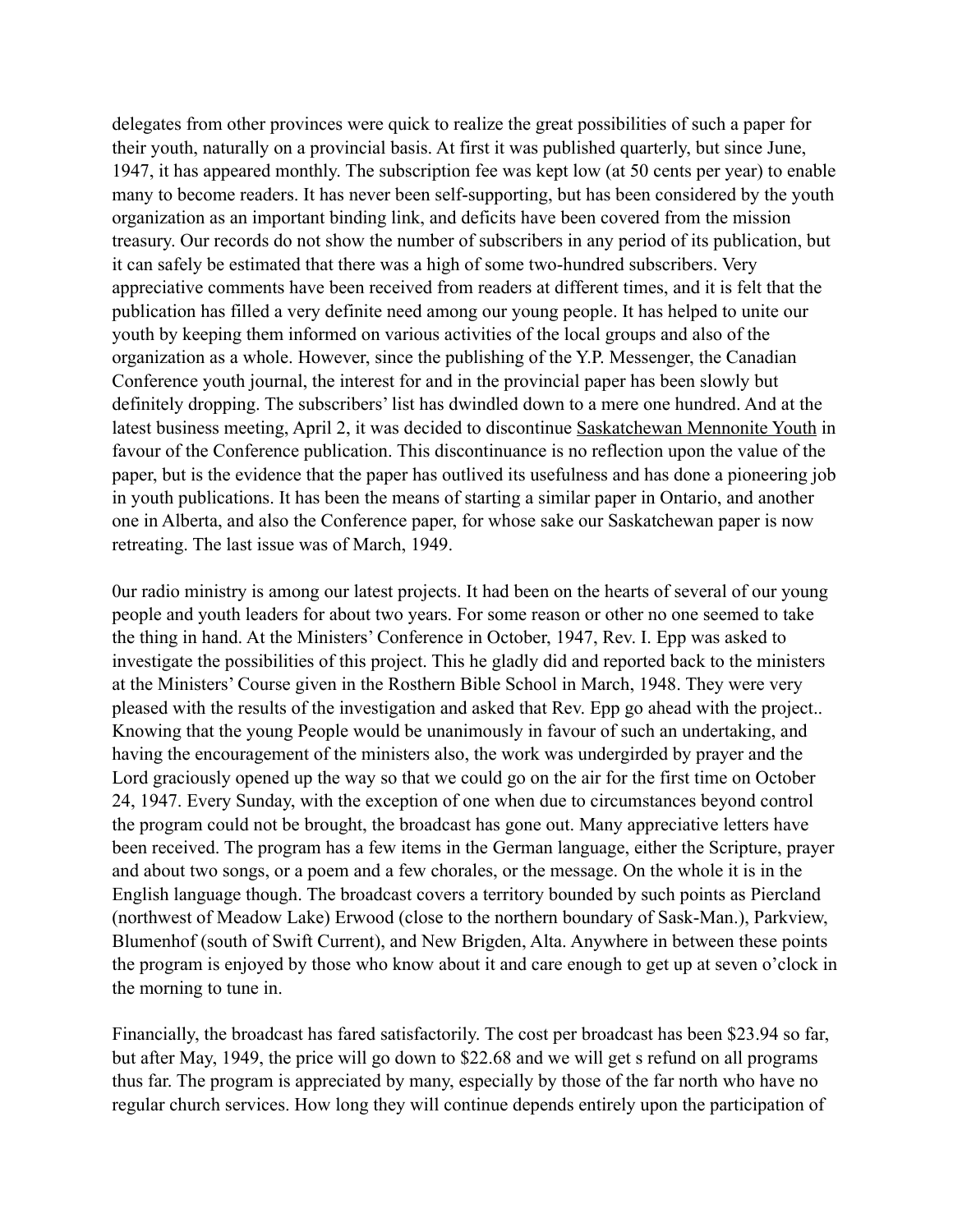the listeners. This is an activity where we all may take an active share in by supporting it, not only by financial means, but also by our prayers that God may bless this work. It is also a place where our young people may serve. During the past months, some groups from places like Rosthern Junior College, Rosthern Bible School, a group from the Farm, from Waldheim, Herschel, and others, have come to partake in the program by either coming to the studios in person, ,or by having records of songs made and sending them to Rev. Epp, who is in charge of the programs. May we diligently continue to support this worthy undertaking with our prayers and earnest giving towards it. We can be assured that it is helping to build God's Kingdom.

Turning to southern Saskatchewan, there is a project of which our young people in the south can justly be proud. For them the activities at Elim Gospel Beach are the highlights of the year.

In the late thirties, under the ministry of Micholai Bannmann, our people of southern Saskatchewan were spiritually revived. As a result of this revival a Bible school was opened in the city of Swift Current in the year 1937. Even though we had a Bible School in Rosthern, it was felt that another should be started in the south. It has formed the nucleus of the spiritual life of our southern youth. However, Bible School in winter was not enouth, so some activities for the summer were started. Children's camps, young people's retreats, and D.V.B.S. were introduced. There was still the problem of suitable grounds for these enterprises. For several years various places, either by the Swift Current Creek, the Saskatchewan River, or the other suitable places in the district were rented. These places presented a definite problem in that they were only temporary and involved extra expense and labour in always setting up and again tearing down and moving the equipment for each retreat. The young people soon saw that a permanent campsite was needed.

Several possibilities opened to them after much prayer and waiting on the Lord. The first was to buy a farm; it had a beautiful grove of trees and a fine stream running through it, but the farm was to be bought as a block. The second proposition was to buy an established summer resort known as Iverson Beach at the north end of Lac Felletier. This is a clear water lake in a deep valley about twenty-six miles south-west of Swift Current.

The Mennonite Youth Society, with headquarters at Rosthern, appointed a subsidiary board of directors to handle this project, the chairman of this board being also a member of the official Youth Society committee. The board decided to buy the Iverson Beach rather than the large farm. Money to the amount of \$3,000.00 had already been donated to this project before negotiations with the Iverson family were begun. After a few months, terms were made. The original price of \$16,000.00 was reduced to \$10,000.00 plus taking over a debt of \$2,500.00 against the buildings. The terms were \$5,000.00 cash and the rest on time. The final payment was made in the fall of 1947. The contract was signed in the early part of 1945.

Three hundred and twenty acres of land, the main building, used for an auditorium, restaurant and kitchen, 38x80 feet, was the main article of the purchase. The restaurant and kitchen were complete with all necessary equipment. Besides this there were also included in the contract,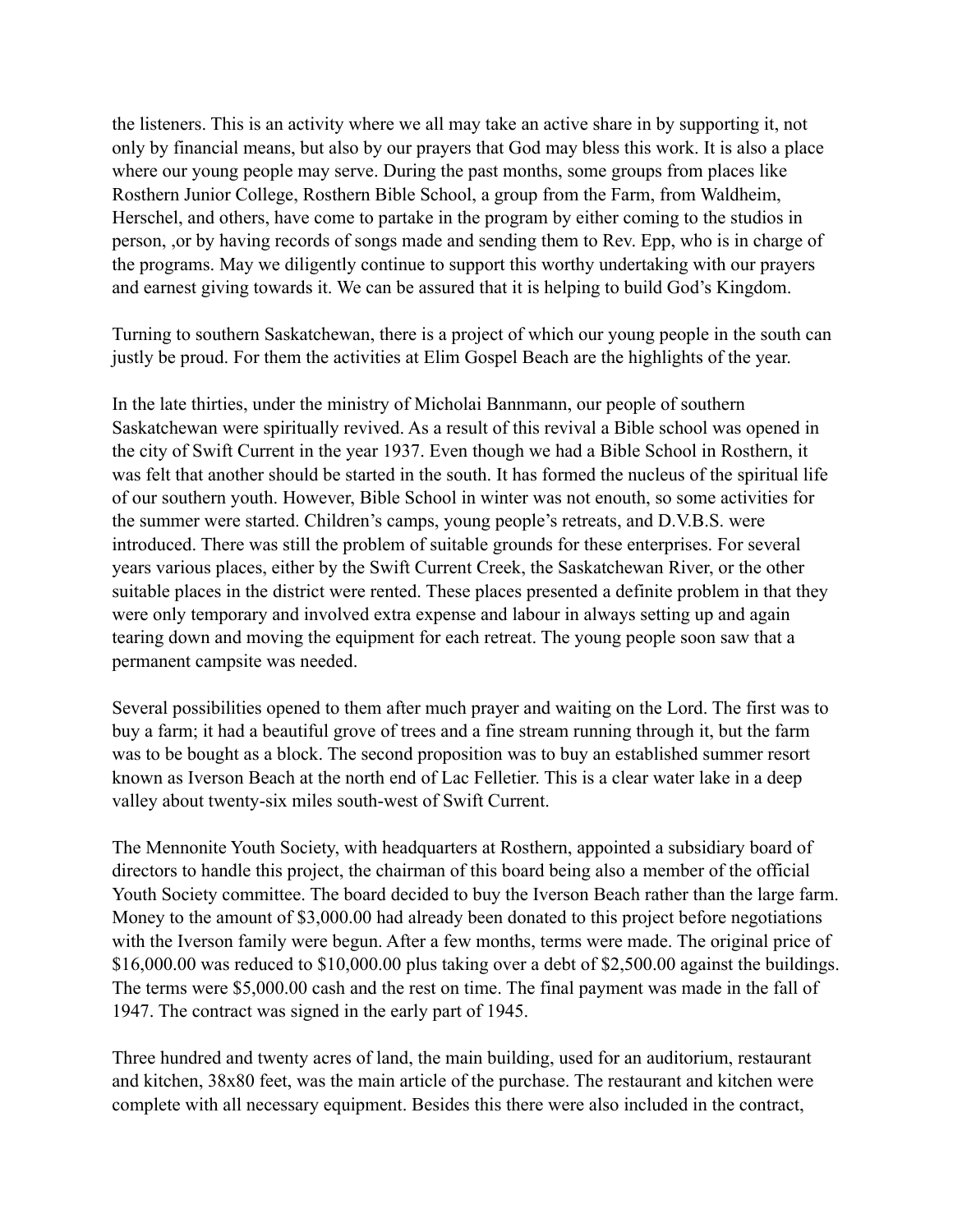seven cabins complete with equipment such as beds, chairs, tables, oil stove, etc.; two cabins could be used for winter living. Five boats, a boat-house, some swimming suits, a shop building, a little storehouse with ice-cream coolers, a large ice house, and a few farm buildings were also in the contract.

The management of the Beach is as follows: a board of directors is responsible to the Youth Society. For the busy season this board hires a business manager. The board is also responsible for the raising of money for the project as a whole. This is done by voluntary donations and borrowing if necessary.

The manager is responsible for the operating expenses. These expenses are met by an annual rental fee from private cabin owners; rentals from cabins to visitors; rentals from boats and swimming suits; and sales of refreshments, groceries, fishing supplies, motor oils, etc. This is not enough, and many people contribute freely of their produce, finances or freewill labour in erecting and keeping the Beach property and buildings in top condition. The pasture land is rented out to stock owners and brings some revenue.

Elim Gospel Beach serves people in all walks of life. Cars from Texas, California, Illinois, Prince Rupert (on the Pacific) and other far-away places, have been registered. Community groups hold their annual picnics here.

Organized activities start about the middle of June. Special speakers and singers are engaged. The first few weeks of the season, Bible study and worship services are held each day in the forenoons, with evangelistic meetings beginning at 7:30 P.M. daily. Sunday School, worship services and evening services are held every Sunday. The first missionary conference was held for one week in 1946.

At the children's camp and the young people's retreats the features are classes in Bible, missions, crafts, nd singing. Afternoons are spent in recreation on the lake or in ball games, etc. The evenings feature evangelistic services.

Sunday School conventions and similar church groups have their annual meetings there. The full program comes to a close the first week in August. Only a few linger on until sometime in September.

The young people, in purchasing this beach, have felt that here is a place where they can make a real contribution to society and to the Kingdom of God. Ownership and responsibility help to develop a strong character. By making the grounds available to all those who desire to come there, the young people may more fully carry out the great commission of preaching "the Gospel to every creature."

Elim Gospel Beach offers a place where one may withdraw from the cares of this world and quietly rest a mid the beauties of nature. It proclaims that "the Son of Man is come to seek and to